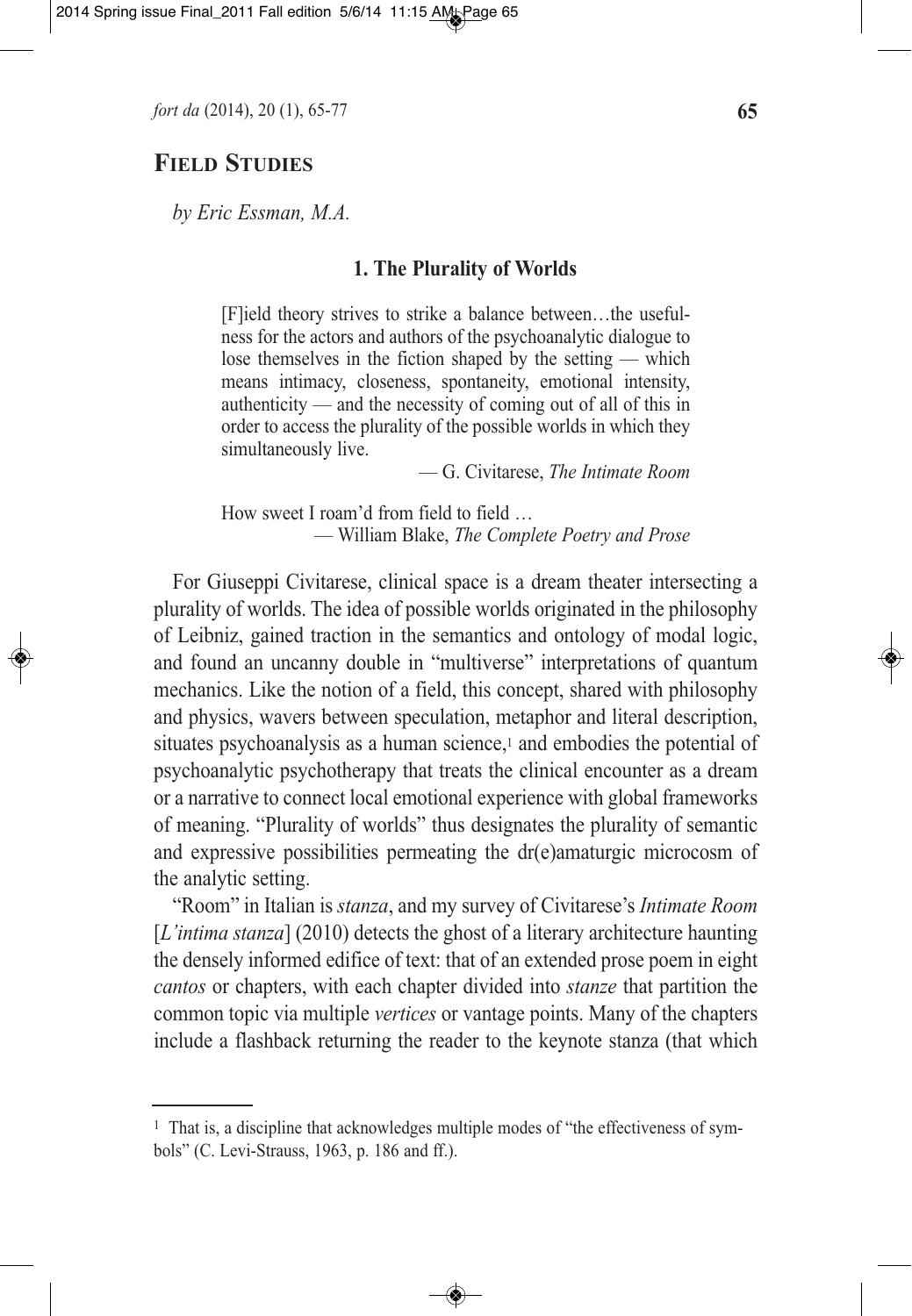establishes the *topos* or conceptual place), with its meaning destabilized by the intervening sections. The stanzas alternate quasi-musically between thematic-theoretical statements and clinical vignettes in which the analyst offers unsaturated interpretive-improvisatory accents to the analysand's narrative and associations, like gentle harmonic "touches" of one of the instruments in a duet.

The evocation of literature and music reflects the role of aesthetics in shaping putatively non-artistic content (as Civitarese, consolidating the testimony of postmodernity, argues in Chapter 8, "More Affects, More Eyes…"). Accordingly, figurative language and zest for popular culture are at play throughout, reinforcing the anti-realist conception of analysis as a theater of waking dreams. Civitarese's metaphor for the history of psychoanalytic thought is hydrological, that of a *karstic* flow: "… watercourses … which disappear underground because of the geology of the area and then return to the surface in resurgences" (IR, p. 22; pp. 180-181). The note of urgency and surge of these convergent *risorgimenti*, as well as the suggestion of the return of the repressed, imply a self-reflexive psychoanalytic view of theoretical developments, just as the author regards clinical interchanges as reflecting transformations in the field ("the virtual, self-observing regime," p. 4).

One resurgence is that of a two-person understanding of transference, prophetically enunciated by Searles in 1947 but largely foreclosed by the dominance of ego psychology in the United States for three decades. Far from being "static, mechanistic and historical," or mere "misunderstanding and false connection" like "a phonograph that that goes on playing because nobody has remembered to switch it off" (IR, pp. 113-114), "[t]ransference," Civitarese writes,

> … has less to do with the transferring of libido onto the analyst or with reactivation of old representations that were … put to sleep in the past, than with the continuous construction and reconstruction of experience. The mind is engaged at all times in elaborating the stimuli that reach it … Transferences are always multiple and multi-dimensional and relatively analyst- and context-dependent. (p. 135)

The author "karstically" returns to karstic flow as one term of an intertextual analogy that condenses a more general theory of primary process: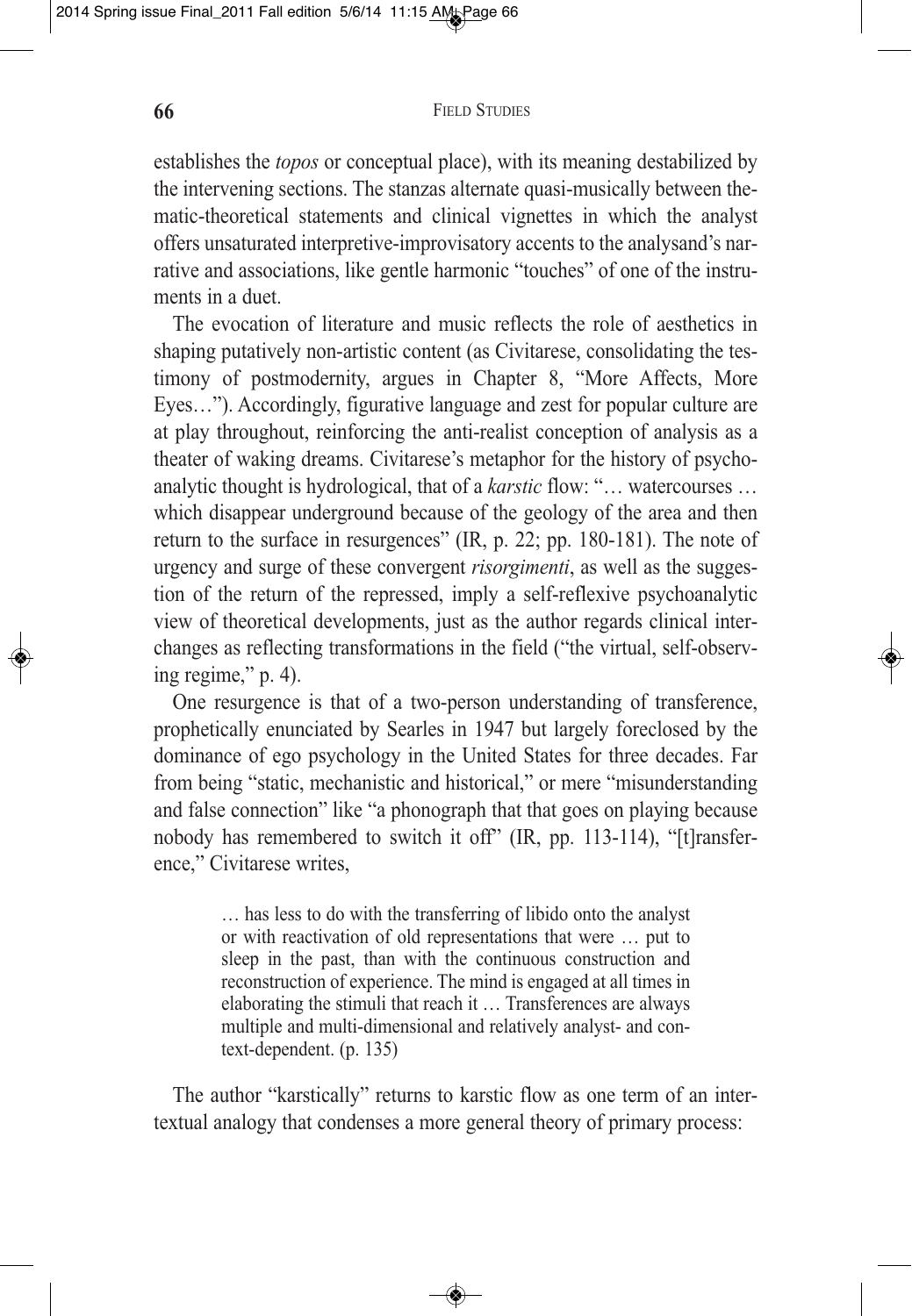Transference is to transference neurosis as the work of the karstic stream of the activity of metonymy is to the — to parapharase Wordsworth — stationary blasts of the waterfalls of metaphor. (p. 146)

That is, the transference process is an unconscious flow of metonymic associations that surface, or resurge, in a substitution, a symptom. Action at a distance (unmediated and instantaneous application of a force) doesn't exist in the physical world, nor does it in mental functioning. As Freud famously taught regarding transference, for example, "No one can be destroyed in absentia or in effigy" (1912, p. 108). A metaphor that seems miraculously to couple and unify disparate entities is the resultant of unconscious contiguities, networks of approximations. Underlying connections are always local. The allusion (via "stationary blasts of … waterfalls") to Wordsworth's poem "The Simplon Pass" (1799) suggests a sublime view of primary process, with conflictual natural imagery evoking a vast unification, a personified manifestation of "O":

— Brook and road

Were fellow-travellers in this gloomy Pass, And with them did we journey several hours At a slow step. The immeasurable height Of woods decaying, never to be decayed, The stationary blasts of waterfalls, And in the narrow rent, at every turn, Winds thwarting winds bewildered and forlorn, The torrents shooting from the clear blue sky, The rocks that muttered close upon our ears, Black drizzling crags that spake by the wayside As if a voice were in them, the sick sight And giddy prospect of the raving stream, The unfettered clouds and region of the heavens, Tumult and peace, the darkness and the light — Were all like workings of one mind, the features Of the same face, blossoms upon one tree, Characters of the great Apocalypse, The types and symbols of Eternity, Of first and last, and midst, and without end.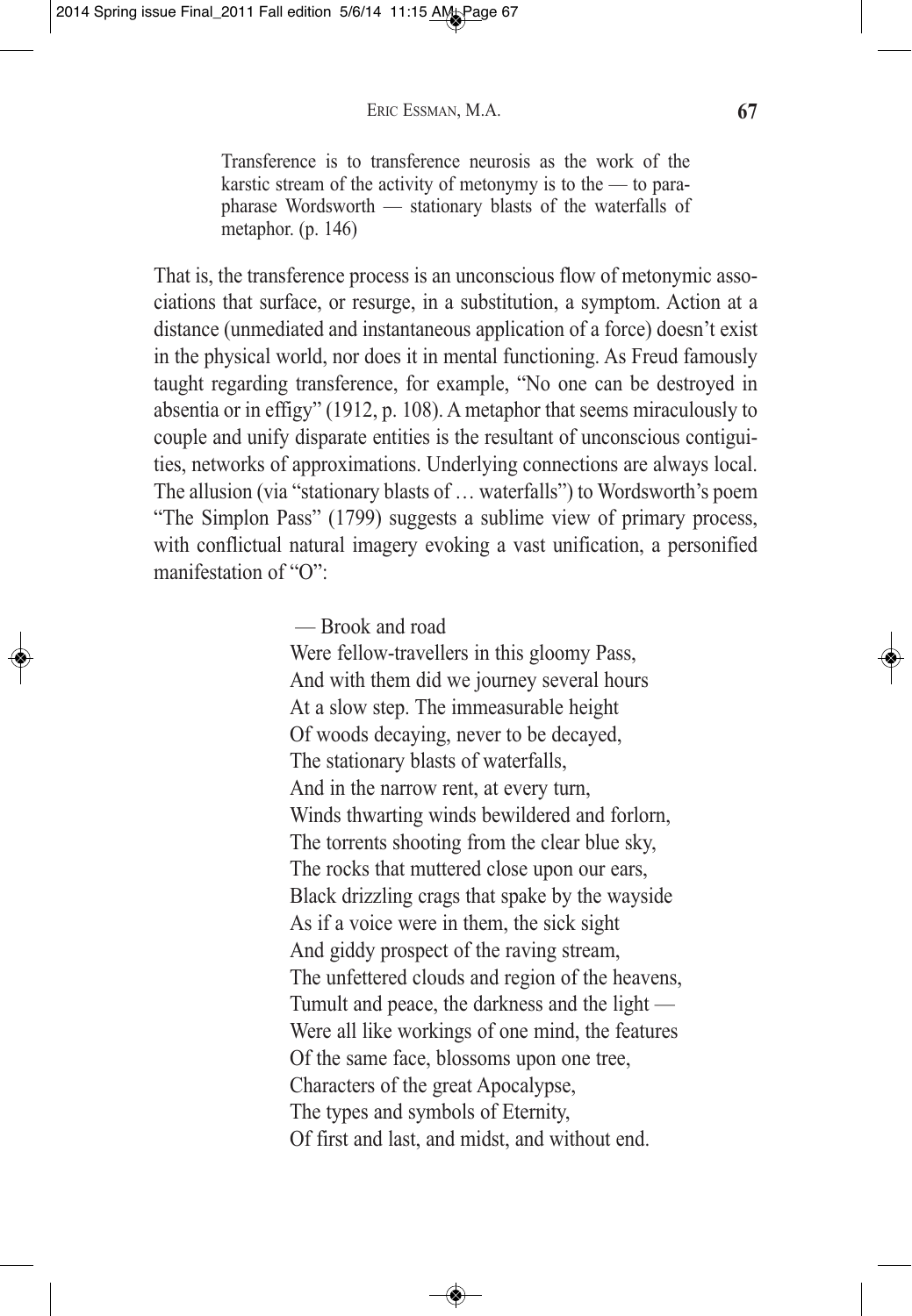Elucidating history from multiple vertices in the noirishly titled "Transference, USA,"2 Civitarese diffracts an optical metaphor through the prism of Jacques Derrida's (1994) concept of spectrality: "[T]ransference is born of spectres, becomes a spectrum of concepts, and, lastly, might well soon end up as the spectre of a concept" (IR, p. 115). What Freud experienced as an acute disturbance imposed by the analysand on the therapeutic relation — the patient's protest of love is like "the cry of fire in a crowded theater"  $(p, 1)$  — evolved into an expectable (even hackneyed) terrain: transference neurosis epitomized in the formula "the parent stands behind the analyst,"3 to be resolved by working through, though covertly shadowed by the interminability of the therapist's own analysis (and that is to say, of any analysis) (p. 119). In later views of therapeutic role-playing, the analyst might be credited with being a good-enough supporting actor if not a coauthor of the script.4 Indeed, according to one influential American theorist, Henry Smith, whom Civitarese cites with evident approval, transference enactments are not only expected, they are "collu[sive]," though asymmetrized by "the analyst's ability to 'think' the experience while it is happening or rather, after the inevitable deferral of meaning denoted by *Nachträglichkeit*" (p. 124).

The latter diversely translated concept gets its own tour-de-force account in what is surely among the best short introductions to Freud's *Nachträglichkeit* (a.k.a., "deferred action," *aprés-coup*, "belatedness," etc.) in the literature, comparable to the entry in Laplanche and Pontalis's widely cited psychoanalytic lexicon (1967). Civitarese's survey is self-admittedly (and aptly) "heterogeneous" (IR, p. 111), but it effectively outlines a generalization of memory that evolves beginning with Freud's "new idea

as Civitarese argues at length in Chapter 1, "Fire at the Theater."

 $\bigcirc$ 

<sup>2</sup> What the French "New Wave" critics did to draw attention to American popular cinema, Civitarese does for post-war psychoanalytic theory in the U.S.: he looks beyond the academicism and neutrality of ego psychology to discover a re-visioning of transference on a bipersonal basis — with the analyst as one of the "auteurs" of the clinical production. <sup>3</sup> Or vice versa, in the postmodern reversal and reversability of manifest and latent cotent,

<sup>4</sup> Elsewhere, Civitarese (VE, 2013) describes non-saturated interpretations as "discrete, non-intrusive interventions in which the analyst does not play the part of the main actor but is a stage hand" (p. 71).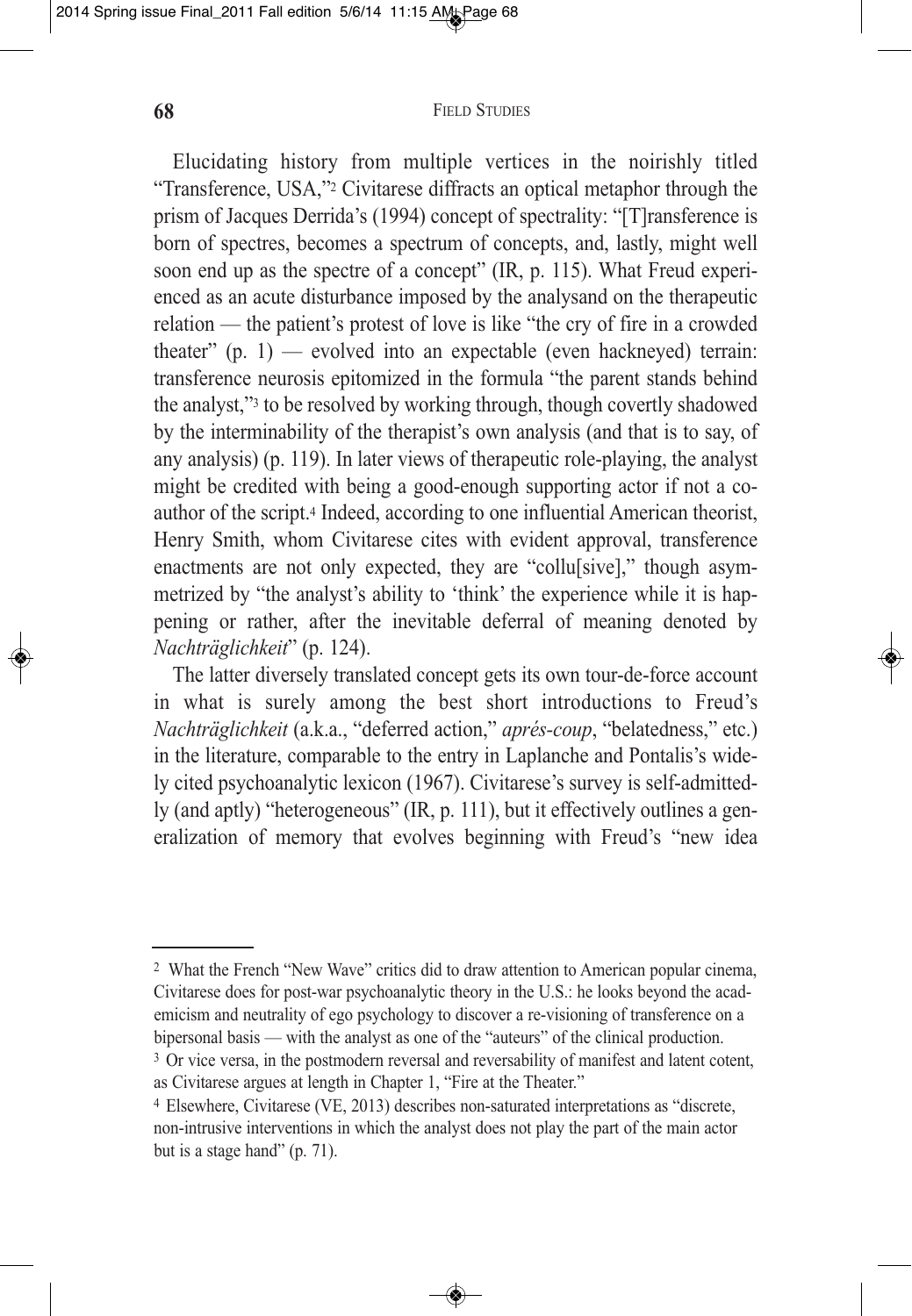(famously illustrated in the Emma Eckstein [1895] and "Wolfman" [1918] cases) that memory possessed a dynamic structure: memory traces…take on a different meaning and on occasion become pathogenic as a result of subsequent events" (IR, p. 97). By the end of the chapter, *Nachträglichkeit* is conceived as a semantic function: "the incessant movement of assigning new meaning [i]s a fundamental condition for any shaping of experience" (p. 112). This process is consonant with the prescription of Willy and Madeleine Baranger (2008), foreparents of field theory: "it is essential for the analytic procedure that each thing or event in the field be the same time something else" (p. 89).

A highlight of the *Nachträglichkeit* chapter is an excursus into Gerald Edelman's theory of neural Darwinism, which, identifying memory as the chief function of mind, characterizes consciousness itself as an act of "remember[ing the] present" by means of resonant arrays of synaptic firings associated with perceptual and conceptual maps. Edelman's comparison of the "continuous variation and recasting" of memory to a "glacier … melting and refreezing" with variable contours formed by "rivulets of water (neural pathways)," karstically revives Civitarese's hydrology metaphor (p. 99).

Common to these instances of Civitaresean patterning of the history of ideas and associations is a notion of return or repetition and variation. Relative to the analytic frame, the author deploys the rhetorical figures *chiasmus* and *metalepsis* to characterize clinical experience. *Chiasmus*, or inverse repetition, formulates "psychic reality" as a recurrent movement from belief in the reality of a fiction (the "field of fantasy" or transferential illusion) to an apprehension of the illusory-fictional nature of every reality. With this chiasmic  $(F - R \rightarrow R - F')$  structure, Civitarese introduces the notion of the analytic field as a mode of *virtual reality*, a captivating simulation of being that depends on shifts between states of "immersion" characterized by suspension of disbelief, and "interactivity," in which the play is actively and consciously transformed by the participants immersed in it (p. 72). *Metalepsis*, the surprising intersection of ordinarily bounded and separate discursive fields, figures the interpretive moment as an encounter between the characters of a text and its author. The figure is highlighted in the chapter "Metalepsis, or the Rhetoric of Transference Interpretation" (pp. 50-71), but also provides a succinct example in the transference chapter: "… the play of transference and transference neurosis is like … an "intimate theater" (*Kammerspiel)*, which brings the members of the audience back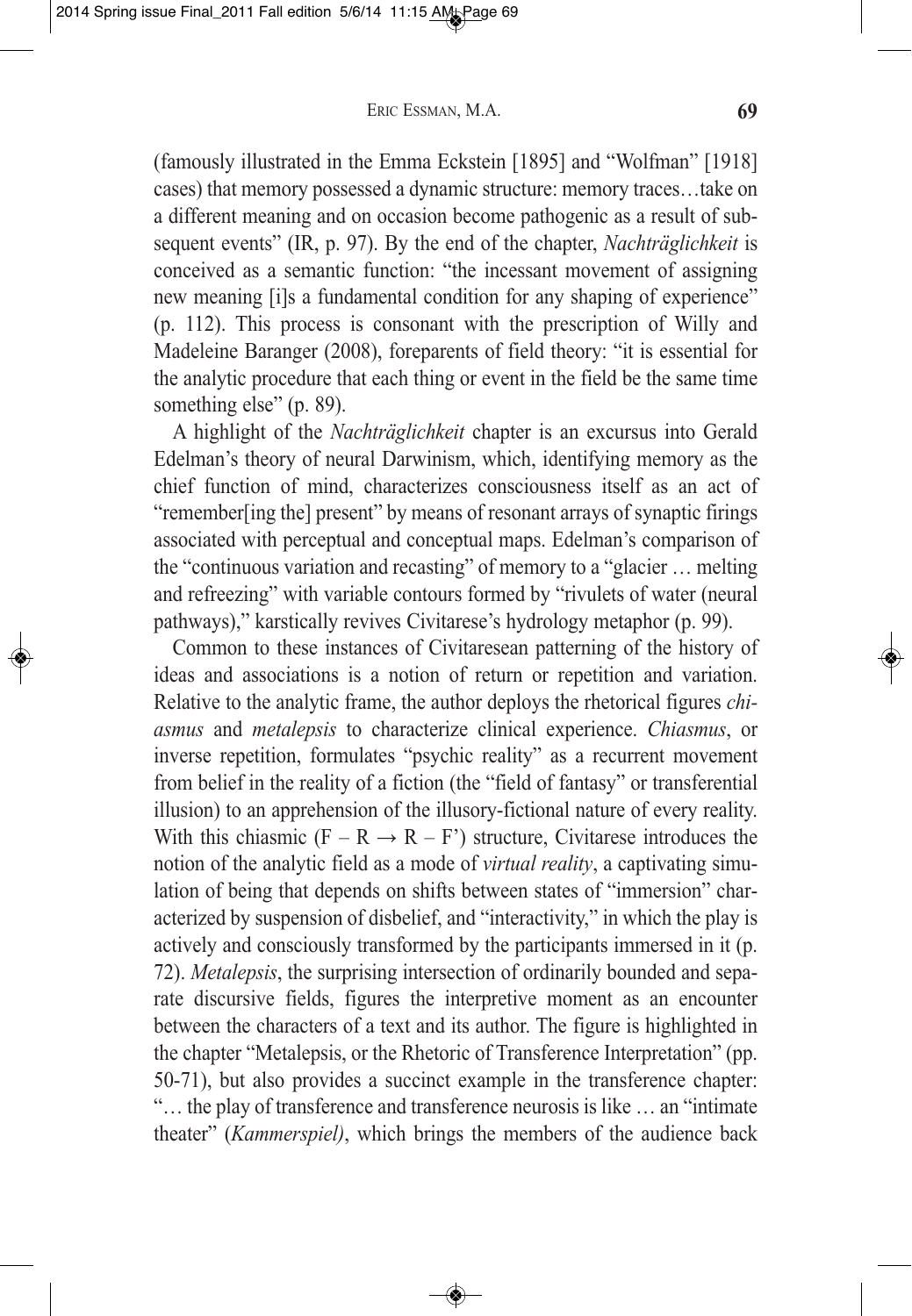into the performance space…." (p. 126).

The application of rhetorical terms recalls Lacan's (1966) famous formulation of the unconscious as "structured like a language," and in particular his identification of metaphor and metonymy with condensation and displacement scripting the "other scene" of intrapsychic life. Civitarese's poststructuralist application of rhetoric aims to describe the here-and-now interaction of analysand and analyst as a variety of decentered enactment, marked by a play of *différances* — registrations and deferrals of meaning (Derrida, 1967; Civitarese, IR, p. 94). Accordingly, the analyst's awareness often comes with a sense of the uncanny and/or belatedly, like an awakening from a trance, and may succeed eccentric non-verbal actions, barely at the threshold of attention. She may retrospectively discern in these actions indicia of previously inflicted injuries to the delicate but durable membrane of the frame, which epitomize, like Bion's (1962) "selected facts," multiple dimensions of the clinical encounter.

To illustrate, I quote from the *metalepsis* chapter. In the wake of an oversaturated "traumatogenic" transference interpretation from a prior session, and after informing his patient that he has to miss the final session of the week, Civitarese discloses (to the reader):

> … I feel oppressed by a sense of heaviness and oppression, as if the hands of the clocks have stopped moving. I suddenly find myself leafing through a sheaf of notes on earlier sessions — not even [the patient's]! — scattered on the desk, at first purely, as it were, on account of the need to touch an object, a kind of tension impelling me to grasp something, perhaps contained in those sheets of paper, that might help me to emerge from this mildly restless state. (IR, pp. 58-59)

The impulse "to grasp" in this instance, which Civitarese later identifies as a "key moment" in the clinical sequence, and "a sensory spark kindled in the darkness of the scene," prompts him to speculate that "every authentic movement toward symbolization had to commence with the materiality of the setting, the body or the meta-ego…. [A] tactile … sensory perception was needed to set the process of thought in motion again" (p. 66). Here the author reverts to a theme introduced in the second chapter, "The Symbiotic Bond and the Setting," regarding the theory of the analytic frame, with particular attention to the work of Bleger (1967). In the Winnicott-Bleger-Ogden model of development, the "autistic-contiguous" position (Ogden,

 $\bigcirc$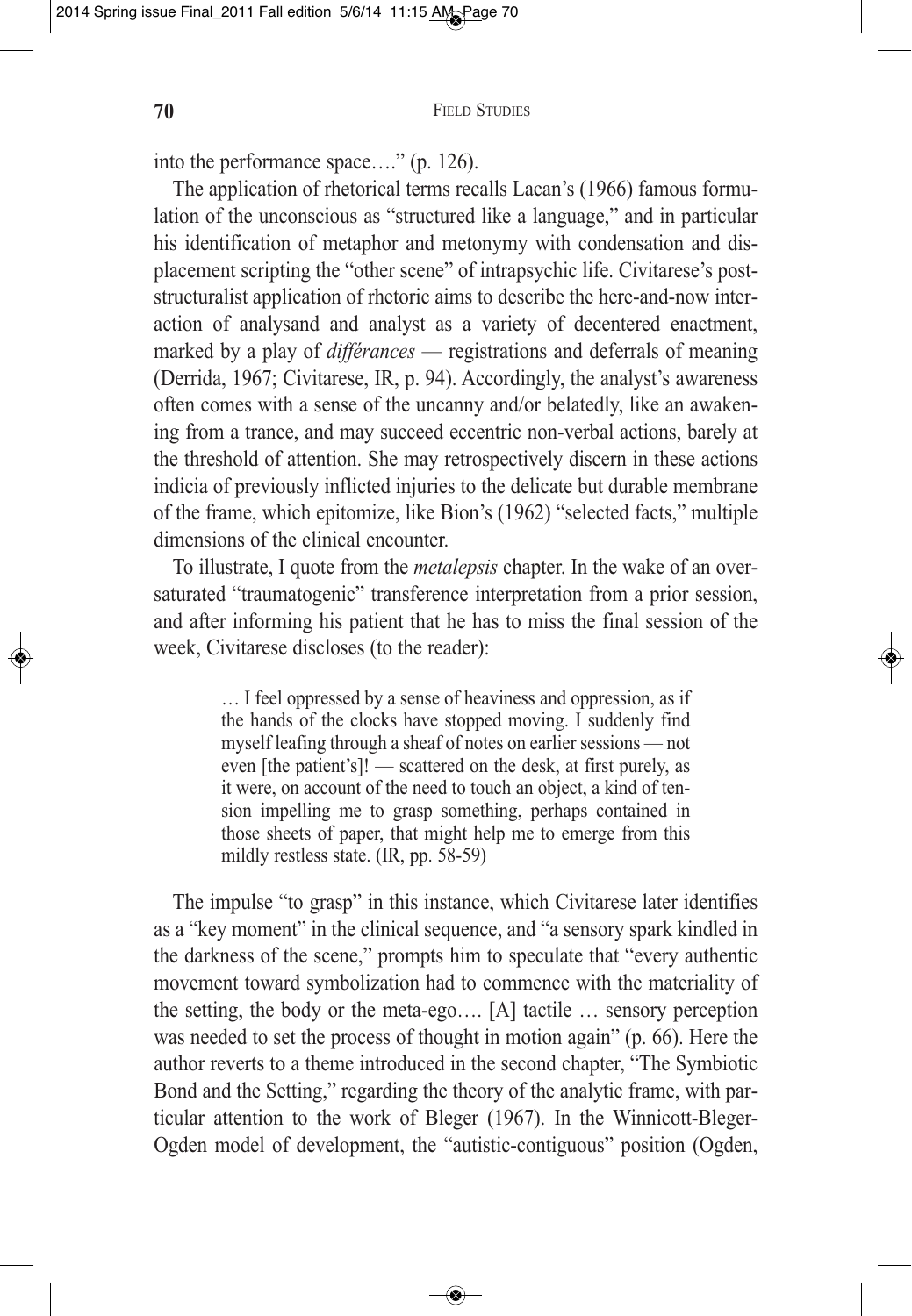1989) designates the primary phase of mother-infant fusion, whose remnant in mature psychic structure is the "meta-ego," or "psychotic" part (Bleger, 1967). In Bleger's view and in Winnicottian terms, the frame is the holding environment that supports the meta-ego. Thus Civitarese's gesture aims at repairing the frame, reestablishing contiguity: to restart the hands of the clock, to restore the ongoing being impacted by the violent interpretation and fusional (shared) trauma of the missed session. It approximates sensory contact with the infant-patient at the stage in which grasping and pointing overlap; and, like a kind of tactile seeing in preparation for symbolization, orients the analyst among the "scattered notes," the "tension," the "mild restless[ness]" of yet unalphabetized impingements.

Civitarese shows that weak or unsaturated interpretations, like grace notes or subtle harmonic modulations in a piece of music, are the earmark of effective technique when the therapeutic space is conceived as a bi-personal field. Field theories have their extra-analytic cognate as mathematical descriptions of forces at once acting on and generated by masses or charged particles at rest or in motion (Landau and Lifshitz, 1951, p. 47). As physical fields are entities with a quantitative value (intensity) at each point in spacetime, they may be regarded as constituting dynamic, multi-dimensional continua. So it is with the shifting emotional valence of analysis, in which "contact with the truth of the patient's inner world is constantly lost and refound — a truth that can only be subjective and only based on emotions and on the shared experience." (Civitarese, IR, p. 90) Here, a silent gesture that repairs a damaged setting grounds the transformative experience that couples "words that touch" and the semantic richness of "the plurality of wor(l)ds" (pp. 49, 86).

# **2. Broken Symmetries**

My reading of Bion draws its inspiration from [the] idea that aesthetic analysis is the most profound element of psychoanalysis….

The sole general principle that inspired [Bion's] theoretical activity… can be summed up in the 'gesture' of transcending caesuras wherever they arise.

— G. Civitarese, *The Violence of Emotions*, 2013

In what distant deeps or skies/burnt the fire of thine eyes? — William Blake, *Songs of Experience*, 1789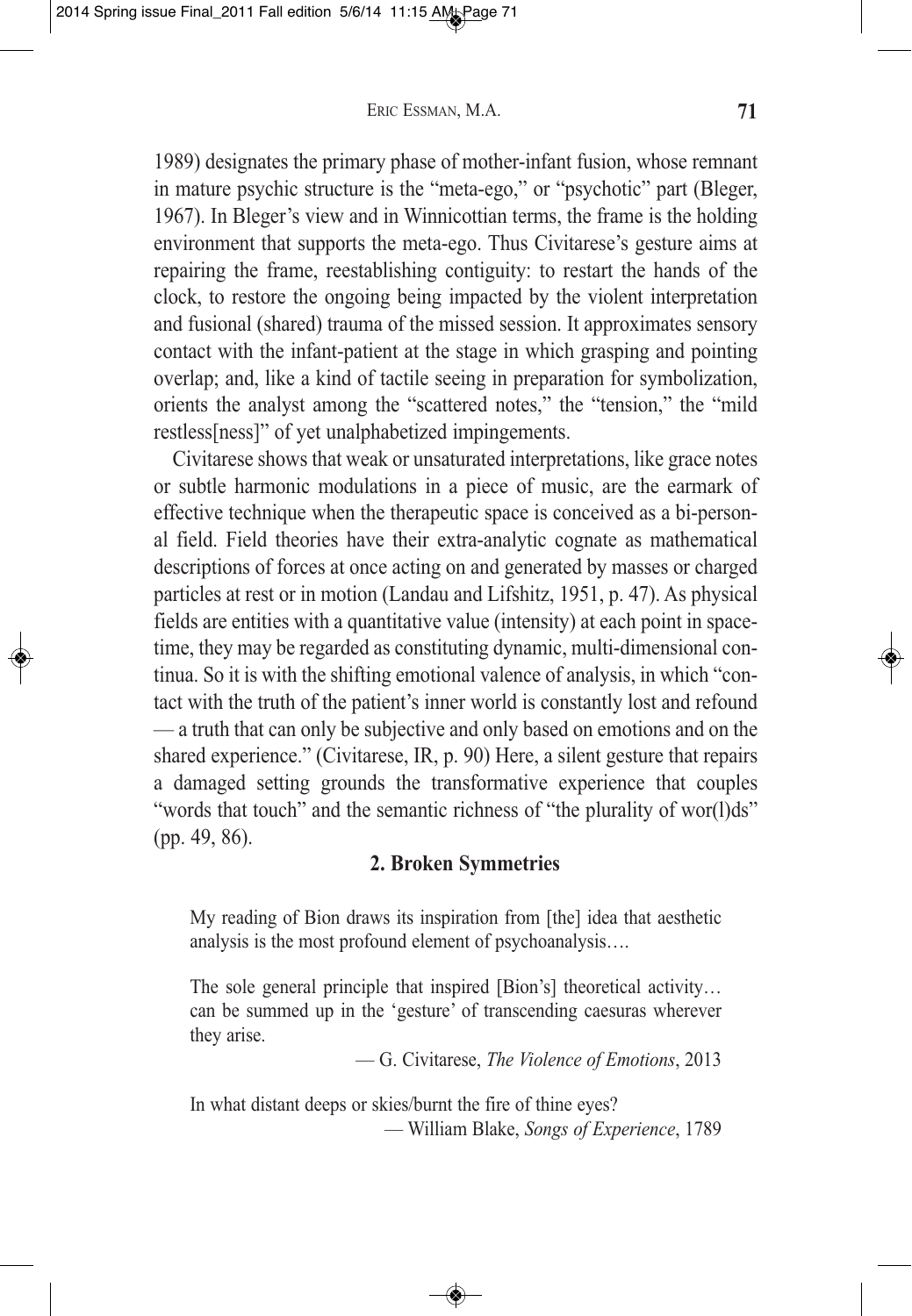In "Caesuras," Bion (2011) described clinical practice as a movement of mind — "… not a permanency, not a halting spot at which investigation is ended" — that works inductively, from " 'blind' intuition to conceptual statement." Immanuel Kant's aesthetic theory provides a model of such motion, with its definition of reflective judgments of beauty and sublimity involving perceptions (accompanied by qualities of feeling) for which a conceptual scheme doesn't at the time exist:

> In order to distinguish whether anything is beautiful or not, we refer the representation, not by the understanding to the object for cognition, but by the imagination … to the subject and its feeling of pleasure or pain. (Kant, 1951, p. 37)

Kant's formula — representation  $\rightarrow$  feeling  $\rightarrow$  judgement — characterizes an essential of Bion's epistemology, in which enigmatic experience is awakened to knowledge through the medium of imaginatively elaborated emotion. In *The Violence of Emotions* (2013), Civitarese's second volume of papers translated into English, the author provides a scholarly, multitextured and often astonishing account of how primitive feelings or emotions come to be expressed and transformed. Backlighting clinically oriented chapters that present case fragments, vignettes, and *dramatis personae* are theoretical glimpses into the mystery of what Bion designated "O" or ultimate reality. In dream, art or clinical expression, beautiful or nightmarish derivatives of pleasure and pain are from one perspective responses to O in its sublime unrepresentability and from another perspective, manifestations of O.

Like a complex optical medium (part concave mirror and part prism) that reflects, absorbs, and transmits images with varying degrees of opacity and clarity, Bion's writing in its fidelity to O reveals and conceals as we struggle to frame an unequivocal understanding that the writing aims to subvert. The challenge of Civitarese's synthesis is to preserve the spirit and deliberate ambiguity of Bion's work while traversing conceptual binaries that dichotomize thinking — among these, the static charm of symmetry versus the mobilizing tension of broken symmetry.

Symmetry breaking differentiates a unity into distinct and apparently independent aspects, such as dissociated self-states. Physics, elucidating the lawful violence of nature, teaches that broken symmetries account for the differentiation of matter from antimatter, and thus, ultimately, for *us* via nearly 14 billion years of cosmic evolution, the complex asymmetrical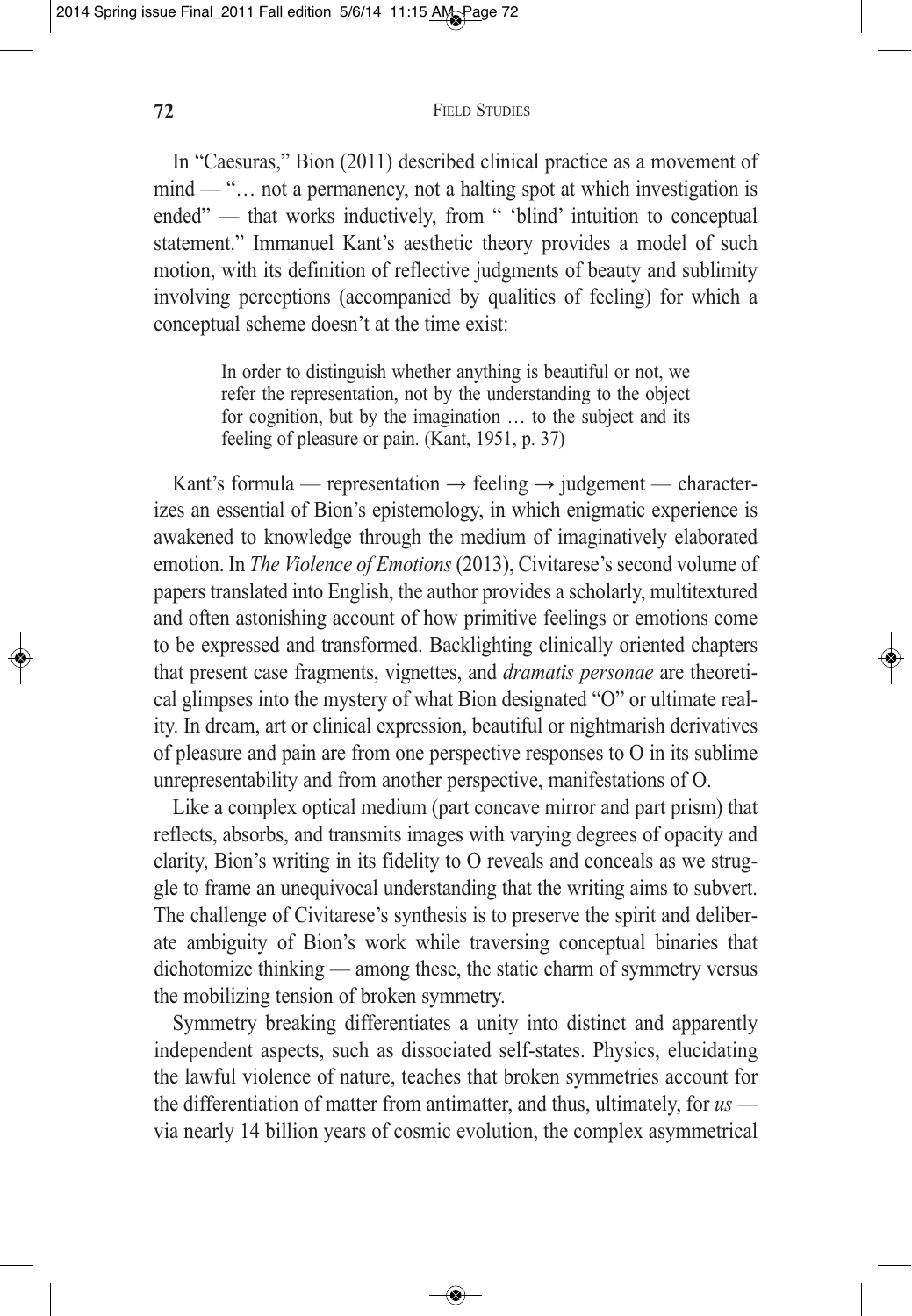crystalline form DNA, and the state change, the *caesura*, of birth, which recapitulates the movement of organisms from water to air and earth.

An approach to Bion's ideal of thought as achieving atonement/at-onement with  $O$  — tantamount to subordination of knowing to being — might begin with metaphorically incorporating broken symmetries into O as semantically generative life forces. For Civitarese, atonement necessitates "transcending caesuras," which he defines as "restoring dialectical tension to the two terms of binary oppositions…." (VE, pp. 46-47). Situating broken symmetries and caesuras in O highlights the vitalizing dialectics of discontinuity — that networks of oppositions and substitutions account for the buoyancy of meaning through the oscillation of  $PS \rightarrow D$  and the displacements and condensations of dream work. The experience of beauty may then be identified with delight in form in transformation.

If beauty is defined as the quality of what pleases in appearance, then the conventional association of beauty with symmetry depends on a conservative principle: the appeal of object constancy under a finite (except in the case of a sphere) set of transformations.<sup>5</sup> In the chapter "The Cat's Eyes — Internal Focalization and Casting in the Analytic Dialogue," Civitarese illustrates how such transformations are embodied clinically as narrative or dramatic characters.6 He introduces that chapter with a quotation from Bion (1967), which, elegantly evoking Klein's depressive position and Winnicott's use of the object, links truth to object constancy under differing emotional coloration and thus indirectly to the beauty of symmetry:

> [A] sense of truth is experienced if the view of the object which is hated can be conjoined to a view of the…object when it is loved, and the conjunction confirms that the object experienced by different emotions is the same object. (Civitarese, VE, p. 74)

A still conventional yet more complex characteristic of beauty, because it involves ratios or relations of parts to wholes, is proportion. Inasmuch as

<sup>5</sup> If the "O" (Ultimate Reality) is likened to a sphere, the coordinates represented by the Grid represent a broken symmetry of the O.

<sup>6</sup> These are "characters" (not always human but very alive) that populate the analytic field and convey emotions; for instance, a dreadful cat worthy of Blake's tiger: "[I]t had enormous eyes and was hissing like crazy….THIS WAS MORE THAN A CAT!" (Civitarese, VE, pp. 77, 99).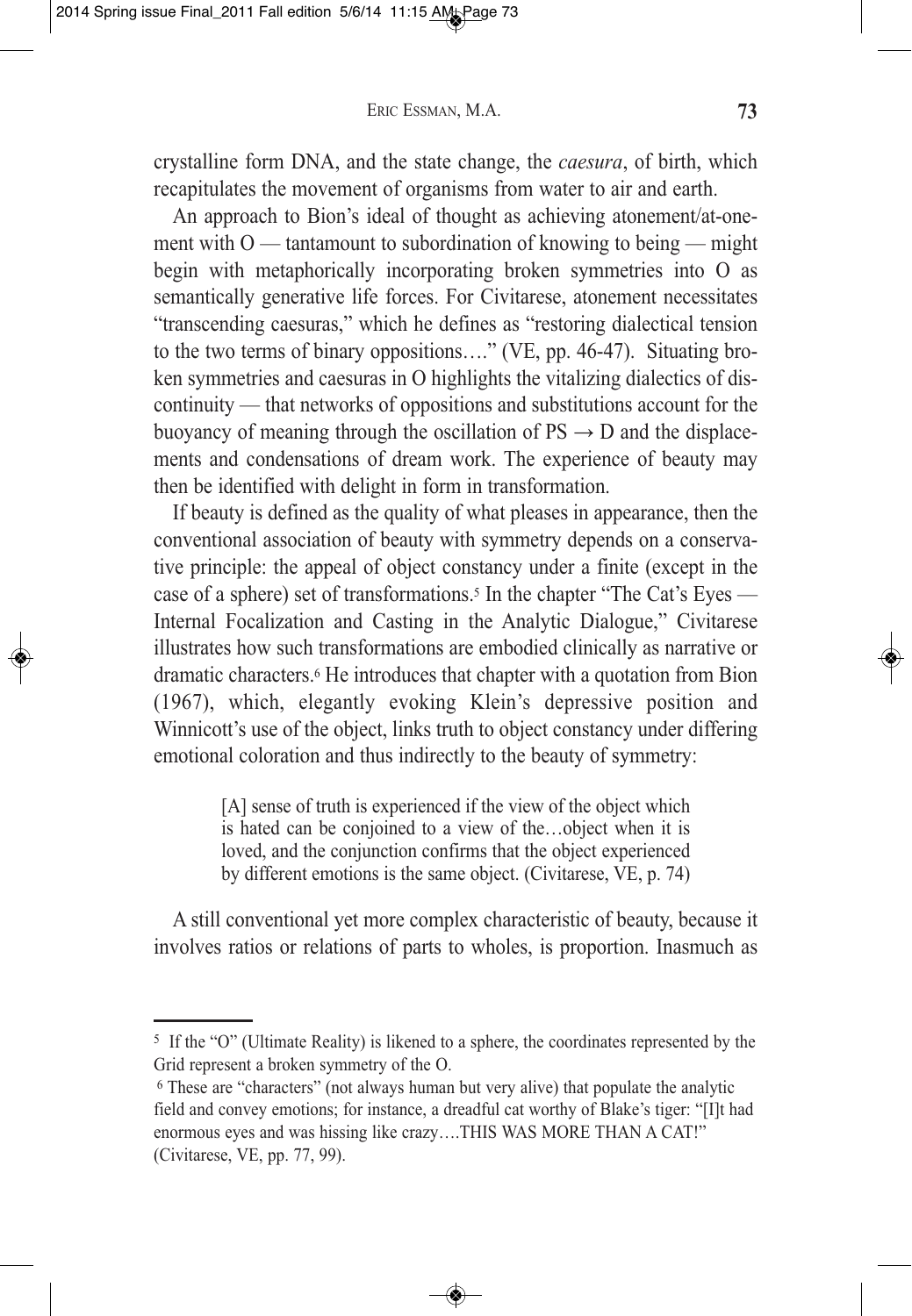music, for example, appears over time, musical pleasure includes satisfaction of the expectation that every harmonic disproportion (dissonance) is eventually resolved with a consonance. Music conceived both formally and as a quasi-narrative involves broken symmetries such as wanderings from and returns to a tonal center; melodic variations on established themes, tempi and dynamics; and rhythmic punctuations. Along with a capacity for anticipation, enjoyment of music therefore involves tolerance of aesthetic complication associated with the impact of a crescendo of excitatory tensions (β elements). To paraphrase Wallace Stevens,7 music is the reverie of the emotions that occasioned it.

In a central chapter of *The Violence of Emotions*, "The Equation Analysis/Painting and the Aesthetics of the Real," Civitarese impressively summarizes Bionian aesthetic theory as it parallels artwork and  $\alpha$  (the mother/analyst's reverie, transformations of β) characterized as effective intercommunication of emotion according to criteria of "precision, universality, and durability" (VE, p. 114). These relatively familiar criteria are supplemented and deepened by Bion's identification of Plato's eternal forms (imitated by works of art) with the lost maternal object, and more intimately, with the alternatively present and absent maternal breast. The "rhythmic" pacing of presence and absence initiates the infant into apprehension of time and space through tolerable breaks in ongoing being (caesuras, broken symmetries), the syncopes in syncopation. The caesuras, whether coded as the '-' in the "no-thing" or "contact-barrier," the '/' marking the either-or of all binary oppositions, the '.' at the end of a sentence, or as a musical rest, are like breathing points, developmentally necessary transitional pauses that mark and accommodate sentient life to what would otherwise be the trauma of both the separation from and encounter with O.

Civitarese's chief theoretical contribution in "Analysis/Painting" and in the lengthy succeeding chapter, "Aesthetic Conflict and the  $\alpha$  Function," is to deepen Donald Meltzer's (1988) post-Bionian concept of aesthetic conflict to involve both the infant's ambivalent (delighted/fearful) response to the ambiguous outside/inside of the mother's appearance and the rupture or

<sup>7</sup> "The poem is the cry of its occasion," from "An Ordinary Evening in New Haven" (2009).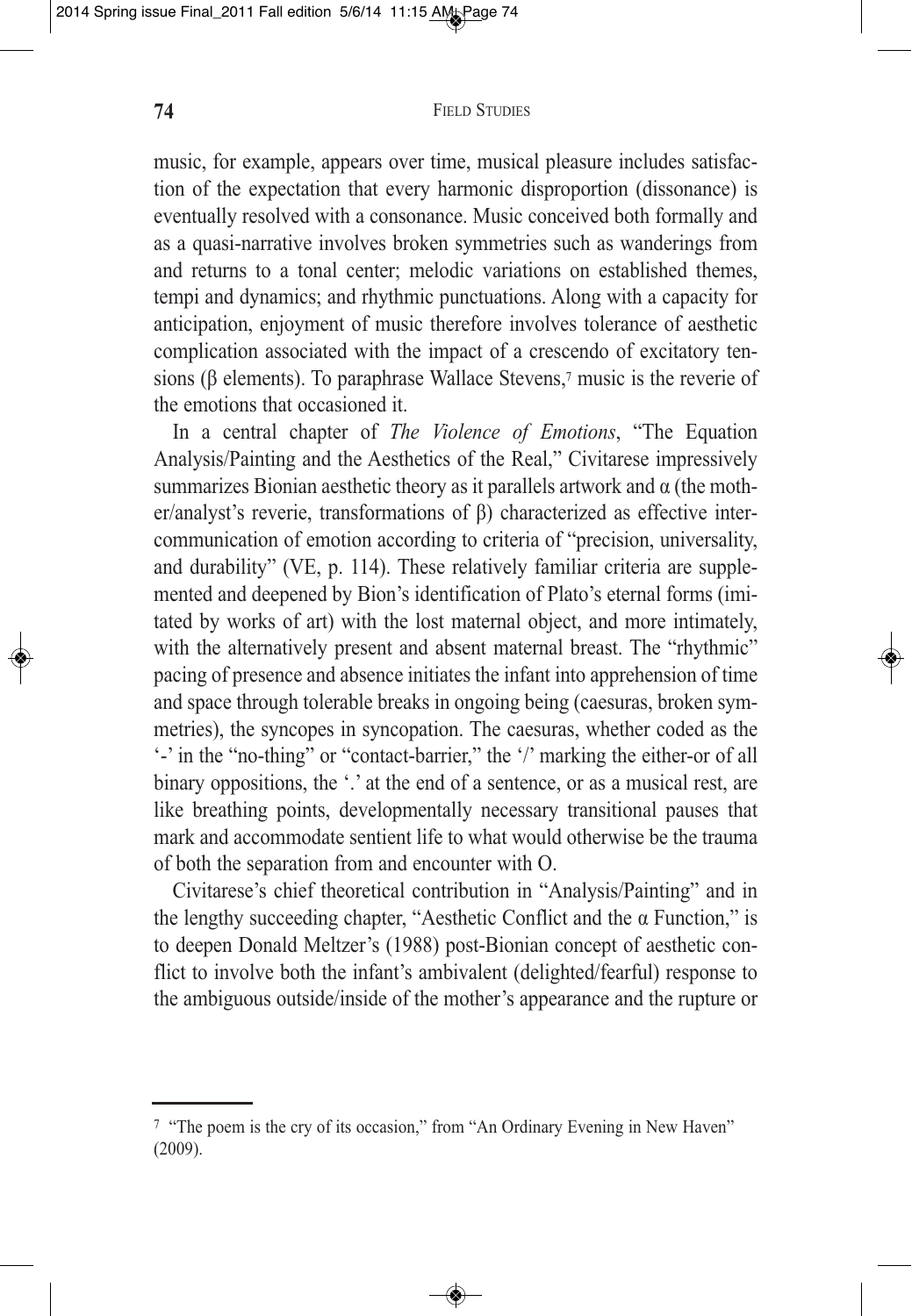broken symmetry in the quiescence of ongoing being posed by the emergence of subjectivity and the violence of birth. Annexing to Meltzer's concept Kristeva's (1990) theory of the Abject, Civitarese "back dates" the aesthetic conflict developmentally to the pre-symbolic period when the infant is just beginning to separate from the mother as organism (VE, p. 123). The objective correlatives to infantile affect — the latter a composite of need and discomfort eventuating in shame, disgust, and horror — are bodily effluvia. These flows, imaging a toxic interchange between the infant and the mother, fertilize the Kleinian theory of art as reparation of the damaged object. Civitarese's chief emphasis, however, is on the pre-phantasmatic, protoaesthetic sensations of the infant, whose primary experience of form prior to separation is generated by the sensuous contours of the mother's body.

The aesthetic experience associated with an enduring artistic creation or performance must then, in Civitarese's summation, be connected with an intimate conviction of truth associated with "sensoriality" and "rhythmicity," which evoke a satisfying recollection of the maternal body in its presence and periodic absence. But it also requires "[m]argins of beauty": diverse modes of contextualization of the experience, from the borders of a painting to the darkening of a theater, the walls of a museum or the awakening from a dream. (Think also of the "forests of the night," which, along with the "distant deeps or skies," frame the "fearful symmetry" of Blake's tiger [1988].) Such boundedness distinguishes the as-if quality of art from hallucination but also from the everyday use of functional objects. It also distinguishes psychoanalytic sessions as framed, from ordinary social interactions (VE, pp. 139-157).

Finally, according to Bion's extraordinary insight, art involves an emotion associated with receiving the emotional communication: "the emotional state of awareness of an emotional state" (VE, pp. 114, 117). In my view, this second-order experience couples a felt response to integral form with recognition and gratitude for (rather than envy of) artistic virtuosity. It also marks a point of rapport with Civitarese's understanding of psychoanalysis as offering increasingly expansive ways of experiencing: "interpretation is not so much an interpretation of content but an interpretation of interpretation, a reflection on how interpretation is carried out" (VE, p. 70). Atonement with O is thus attunement, a self-reflexive re-orchestration of consciousness.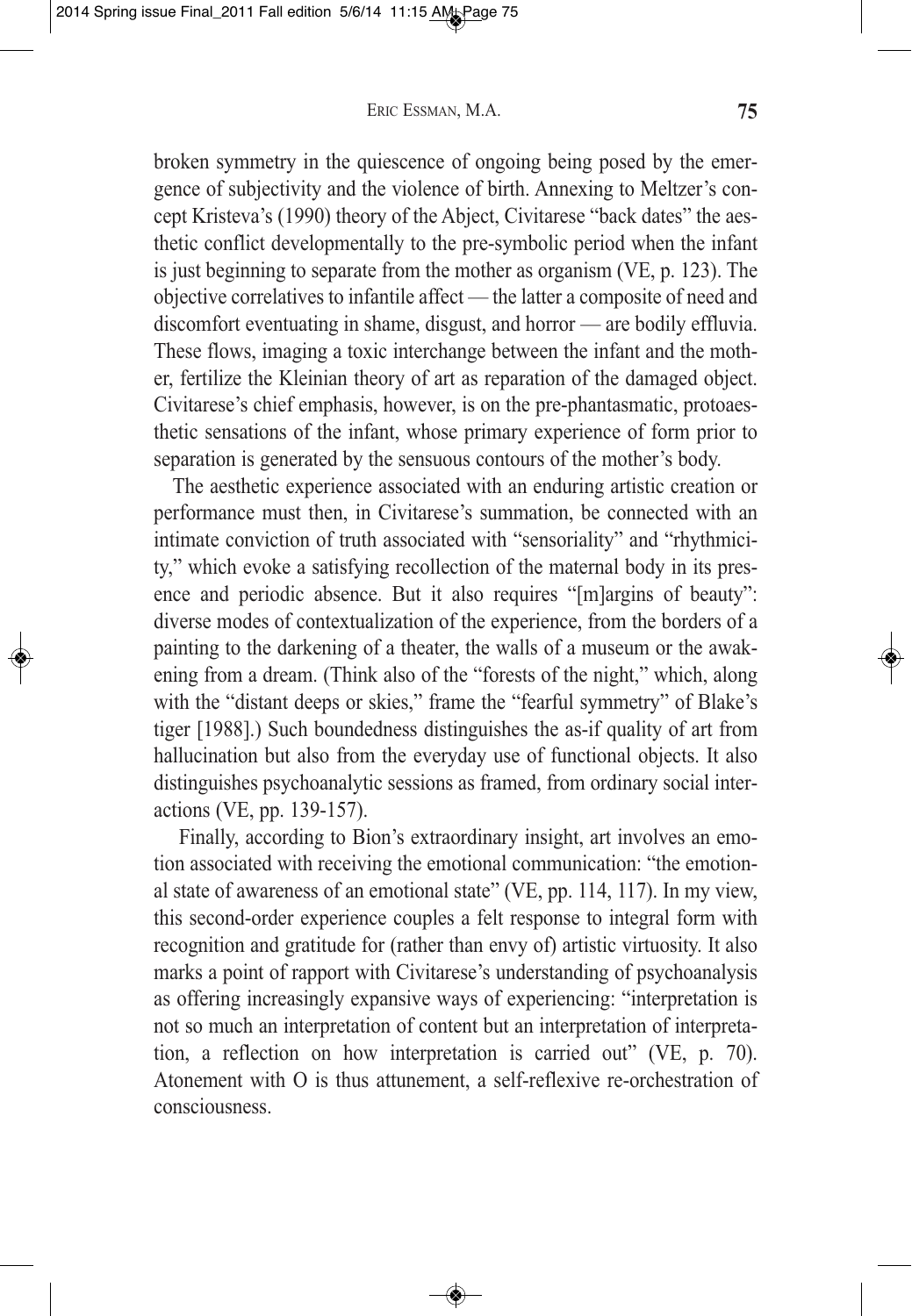## *Coda*

One symptom of a conceptual short-circuit is when an invented and/or adapted vocabulary loses its instrumentality as a tool for thinking and becomes merely formulaic and reified, providing tokens of exchange among initiates. Bion's seductive glossary of terms, symbols, and prescriptions has become increasingly familiar: attacks on links; bizarre objects; containercontained, reverie, alpha function and beta elements; negative capability/selected fact; contact-barrier; L, H, and K; transformations in O; "without memory, desire, and understanding," etc. Here, two observations of the French philosopher Charles Péguy (1873-1914) may be apposite regarding language and power:

> A word is not the same with one writer as with another. One tears it from his guts. The other pulls it out of his overcoat pocket.

Everything begins in mysticism and ends in politics.

(Péguy, 2014)

Bion's aims, as Civitarese has reviewed them, are succinctly formulated in an admonitory reversal of each of these maxims.

## **REFERENCES:**

Baranger, M. & Baranger, W. (2008). The analytic situation as a dynamic field. *International Journal of Psychoanalysis, 89:* 795-826.

Bion, W. R. (1967). *Second thoughts: Selected papers in psychoanalysis*. London: Karnac.

Blake, W. (1988). In D. Erdman (Ed.) & H. Bloom, *The complete poetry and prose of William Blake.* New York: Anchor Books. (Original work published in 1789)

Bleger, J. (1967). Psycho-analysis of the analytic frame. *International Journal of Psychoanalysis, 48:* 511-519.

Civitarese, G. (2010). *The intimate room*. New York: Routledge.

Civitarese, G. (2013). *The violence of emotions*. New York: Routledge.

Derrida, J. (1994). In *Specters of Marx* (P. Kamuf, Trans.). New York: Routledge.

- Freud, S. (1895). Project for a scientific psychology. In J. Strachey (Ed. & Trans.), *The standard edition of the complete psychological works of Sigmund Freud* (vol. I, pp. 281- 387). London: Hogarth Press.
- Freud, S. (1912). Recommendations to physicians practicing psycho-analysis. In J. Strachey (Ed. & Trans.). *The standard edition of the complete psychological works of Sigmund Freud* (vol. XII, pp. 111-120). London: Hogarth Press.